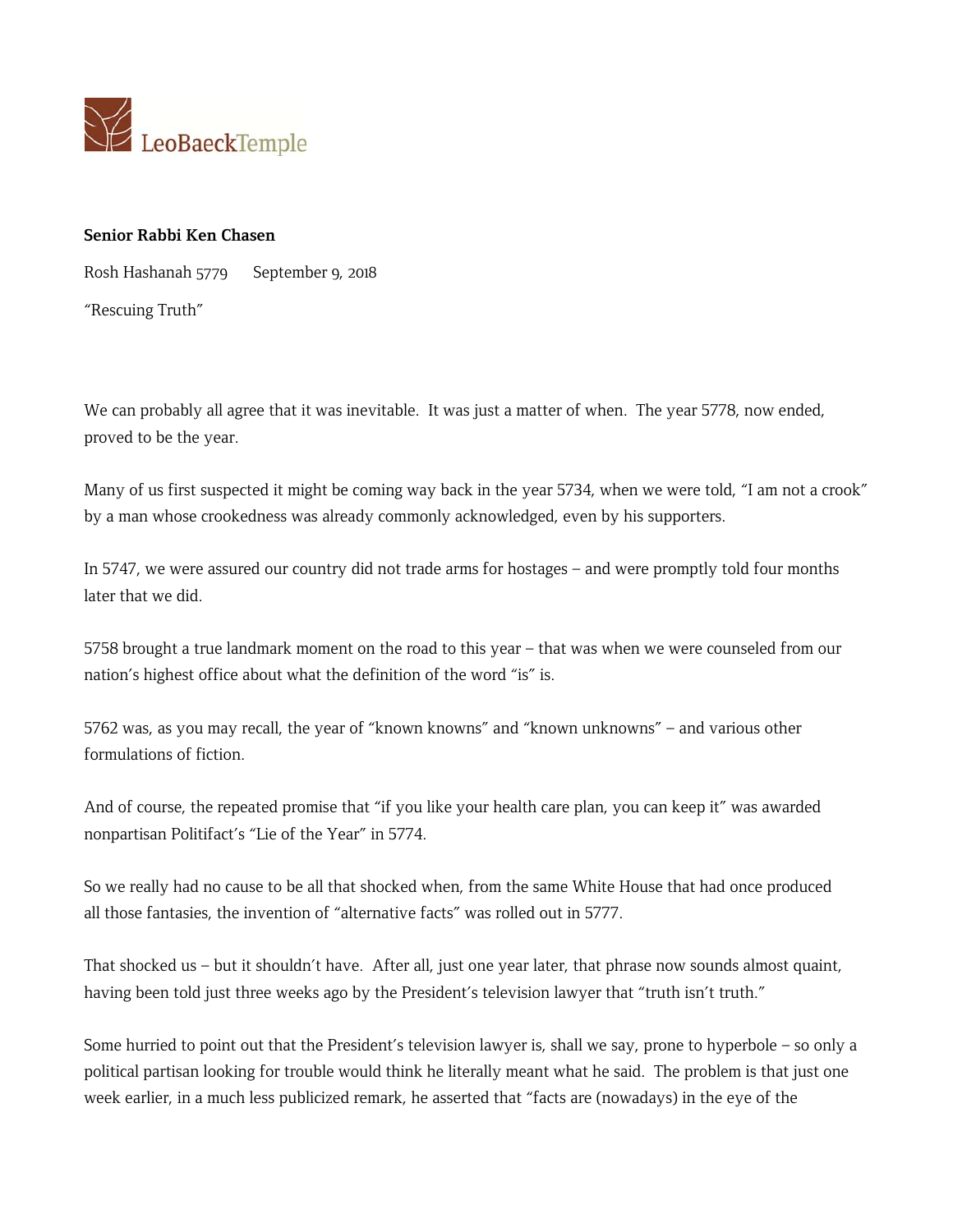beholder." And if that weren't enough, back in May, he told the Washington Post that Robert Mueller's team "may have a different version of the truth than we do."

So, no, there was nothing unexpected about "truth isn't truth." It had been coming for weeks, months, years, decades even. The year 5778 is when it arrived – when truth was finally publicly rejected in the United States of America.

Not much of a "happy new year" thought, I know. But Rosh Hashanah, of course, isn't really supposed to be "happy new year." It is known instead as *Yom Ha'din* – the Day of Judgment… of ourselves and our place in our world. And so, for those who are already thinking to yourselves, "This political stuff is not what I come to synagogue for" – I want you to know what we are taught in the oldest collection of rabbinic morality there is, *Pirke Avot*, the Sayings of Our Masters*: "Al shlosha d'varim ha'olam kayam: al ha'emet v'al ha'din v'al ha'shalom"* – "Just three things sustain the existence of the world: truth, justice and peace." That is the teaching of Rabbi Shimon ben Gamliel, one of the greatest Jewish sages of all time… the leader of our people as they prepared to revolt against Rome, which led to his death and to the destruction of the Great Temple in Jerusalem.

I promise that if anyone ever comes to announce the eradication of justice or of peace, I will give a sermon to defend those virtues just as vigorously. But before Shimon ben Gamliel even got to justice and peace, he taught that the world's existence cannot be sustained without truth. So if you're a rabbi, and you've studied this text from the very beginning of your seminary training, and the people in power announce that "truth isn't truth," and you remain silent – you are a desecrator of the rabbinic tradition… one who dishonors the legacy of Shimon ben Gamliel from nearly 2000 years ago.

So tonight, we will not be silent. We will not allow truth to be sequestered from us as "politics," and therefore somehow off limits, somehow unworthy of fighting for in this holy space on this holy night. 5779 is here, and truth itself is under an all-out assault in the country we love and which has loved us. And let me be clear… this is not just the work of President Trump or Rudy Giuliani. We are not just victims in the demise of truth. We are a part of its demise – sometimes unwittingly, sometimes not. Left, center or right... old or young… we have been coopted into the destruction of truth. We are accomplices. This season of the Jewish year is for *teshuvah,* for turning back.

Now, if you're thinking I'm the one who is prone to hyperbole, consider this: Six years before publishing his landmark work, *1984*, George Orwell wrote the following about what he saw us about to become: "What is peculiar to our own age," he wrote, "is the abandonment of the idea that history *could* be truthfully written. In the past, people deliberately lied, or they unconsciously coloured what they wrote, or they struggled after the truth, well knowing that they must make many mistakes; but," wrote Orwell, "in each case they believed that 'facts' existed and were more or less discoverable." Orwell looked into our future and foresaw the end of the belief in facts… he foresaw the end of truth, left in our hands, all the way back in 1943. So what have we done to make Orwell's dark prophecy come true?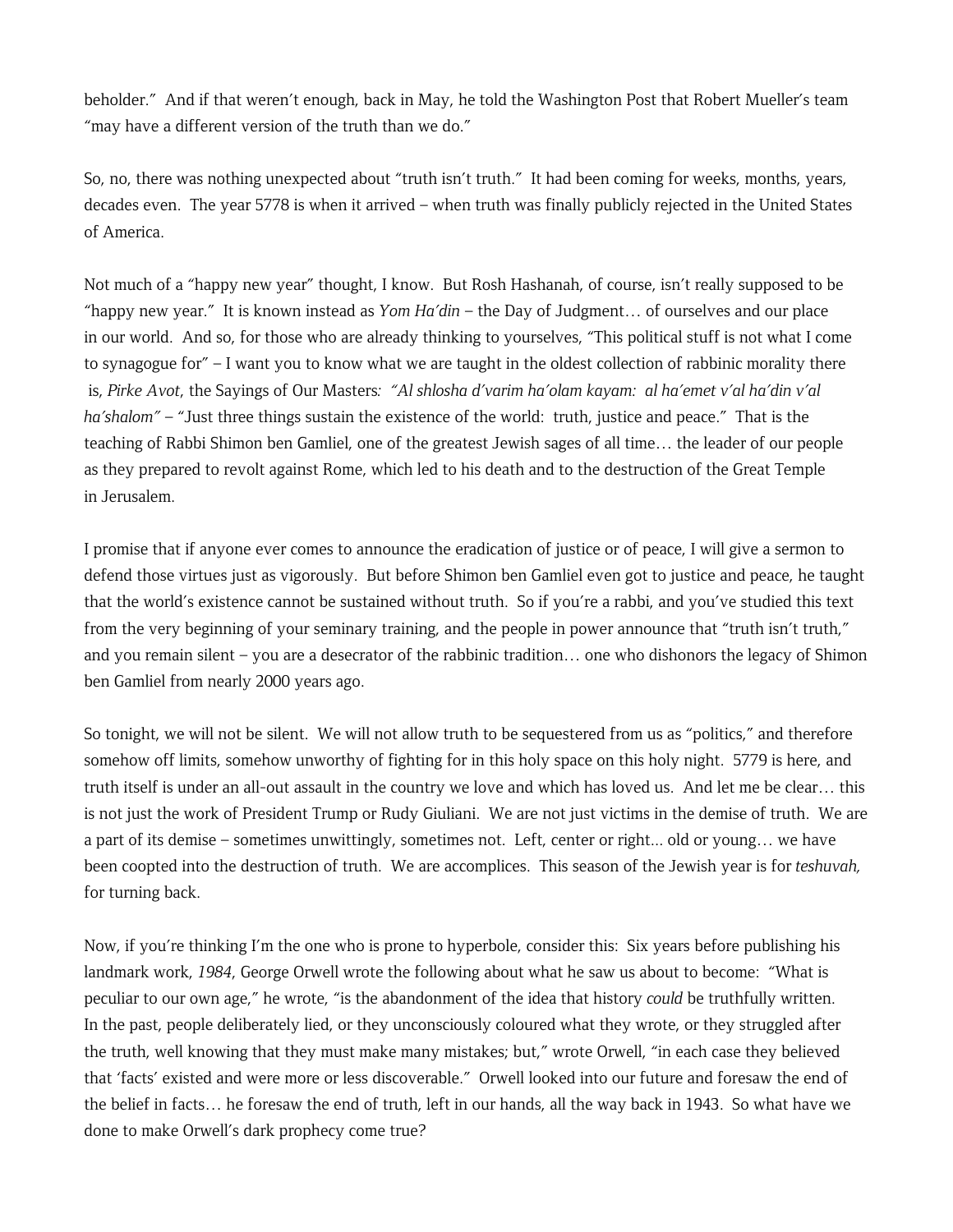Seven weeks ago, a new book attempting to answer that question became an instant bestseller. *The Death of Truth*, by Pulitzer Prize-winning literary critic Michiko Kakutani, walks us through the steps we've taken as a society and as individuals that have created the conditions for "truth isn't truth." You see, our leaders didn't invent those conditions. They're simply exploiting them. So what are they?

Kakutani argues that the first of those conditions began on the political left, where "the gospel of postmodernism" was preached by academics claiming there are no universal truths, just "smaller personal truths – perceptions shaped by the cultural and social forces of one's day." The goal of postmodernism was and is, of course, noble. Biases had to be blown up. Male-oriented, Western prejudices had to be laid bare. But the relativism that came with asserting that there is no actual truth, just narratives or perspectives that we claim to be *our* truths, came with a mighty cost. It permitted almost any claim upon truth to be brought forward as a valid narrative. This is what enabled, for instance, climate change deniers to demand an equal platform for their theories alongside the findings of science. It's what empowered creationists to call for intelligent design to be taught alongside evolution in schools. It's what allowed Holocaust deniers their day in the court of public opinion. A pressure to present "both sides" of an issue, even when only one side is grounded in reality, began to infect education and journalism. The result was a weakening of our capacity simply to reject falsehoods refuted by facts. We were too busy questioning how the "positioning" of the truth-teller colored their truth.

If you still doubt the very dangerous underbelly to liberal relativism, consider these words from Mike Cernovich, one of the alt-right's most notorious conspiracy theorists – in a 2016 interview with the *New Yorker*, he said this: "Look, I read postmodern theory in college. If everything is a narrative, then we need alternatives to the dominant narrative." When bald-faced liars like Cernovich are grounding their lies in postmodern theory, there can be no doubt the theory has been hijacked.

So postmodernism was the first ingredient in doing away with truth. But it needed a lot of help to get the job done. That help, explains Kakutani, began to arrive in the 1970s, the "Me Decade," when the "sacred self" took center stage. Suddenly, it was "in" to seek self-gratification, without much concern about whether doing so warred with our communitarian spirit. Whatever served me was inherently good. Subjectivity became more prized than objectivity, which meant making reality fit with my own views, instead of forcing myself to coexist with facts I may not prefer.

Soon, and not coincidentally, television news stopped being treated as a public service and became a corporate commodity. And very quickly, executives discovered that you make a lot more money showing people "news" they already agree with than by presenting objective, balanced journalism, with all of its ideological messiness. This is how we willingly surrendered Walter Cronkite, "The Most Trusted Man in America," in favor of delivering massive ratings to Sean Hannity and Rachel Maddow, each of whom speaks their unadulterated truth to whomever chooses to watch.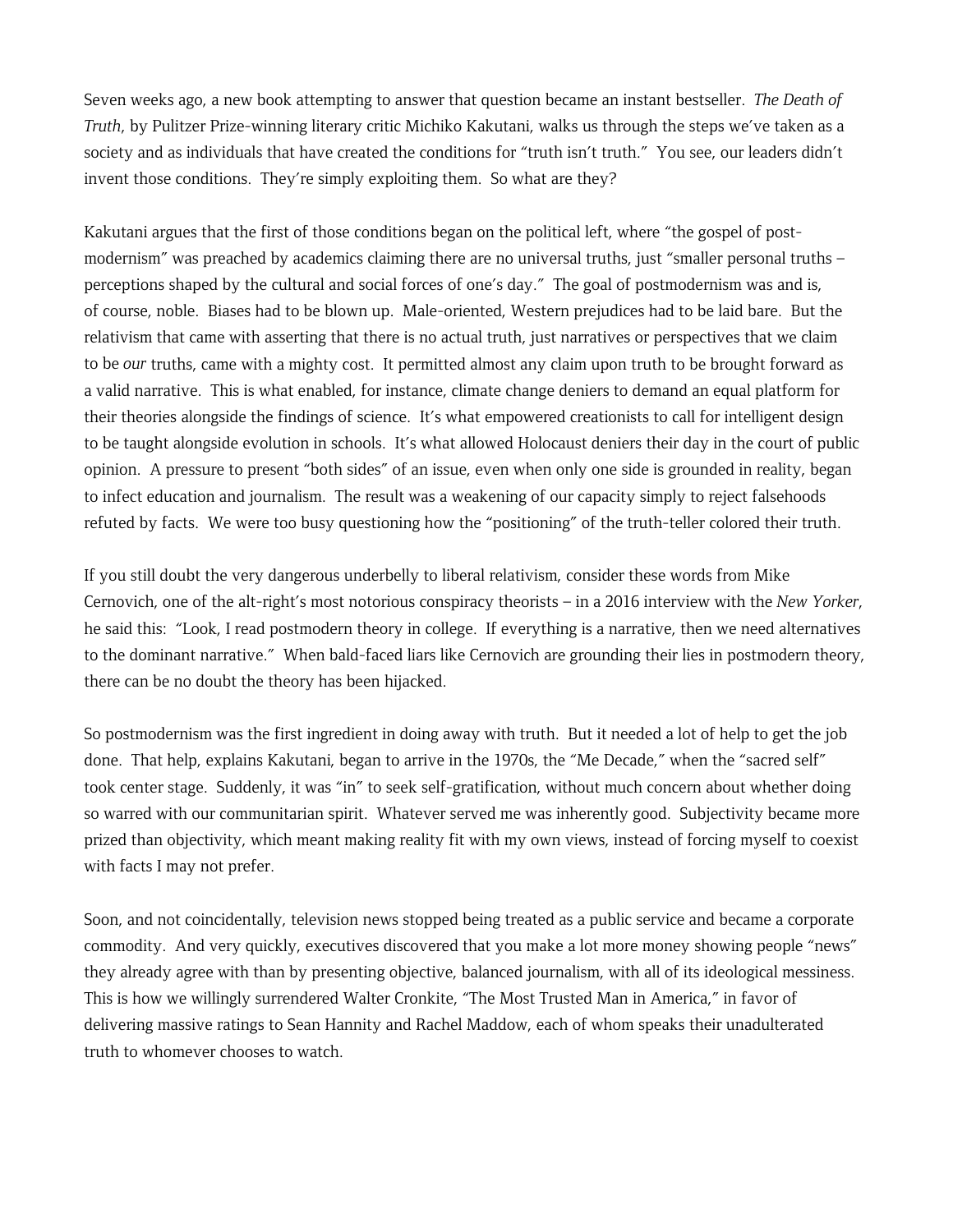This is also how we hatched the curiously named phenomenon known as reality  $TV$  – which we all know is a completely fabricated and staged "reality," not that that makes us any less intoxicated by it. Reality TV was perfect for a society that had long ago elevated subjectivity over objectivity. It didn't matter whether what we were seeing was actually true, as the producers pretended. It only mattered whether I liked looking at it – and treating it like it was true.

All of this was foreseen by the renowned American historian, Daniel Boorstin, in his 1962 book, *The Image*. In it, Boorstin saw where we were heading as a society in the personage of famous circus huckster, P.T. Barnum, whose "great discovery was not how easy it was to deceive the public but rather how much the public enjoyed being deceived," as long as it was being entertained. Boorstin observed that we seemed less interested in whether something was a fact than in whether it was "convenient that it should be believed." In such a society, he argued, "the socially rewarded art" was "that of making things seem true." (Kakutani, pp. 81-82)

All of that was foreboding enough… and then came the internet. Much has already been documented about the ways you and I, not just our ideological rivals, are constantly being manipulated for profit by social media and online news. But I don't want to take the chance that anyone here either hasn't followed it or just decided they were smart enough to beat it – because let there be no doubt: you are not smarter than the people manipulating you for profit, nor am I.

Ironically enough, the book that best chronicled what we're up against came out just two months before the 2016 election. Entitled *Weapons of Math Destruction*, Harvard-educated data scientist Cathy O'Neil was among the early describers of the algorithm – that mathematical weapon being deployed to addict us to clicking and buying and believing whatever profiteers want us to believe. Put simply, their goal is to separate us as rigidly as possible from those not like us – literally to tear the fabric of our society apart – because that's how they get us to keep returning to their sites and increasing their revenues. And they do this in a Wild West of American business, with essentially no regulatory controls whatsoever. They are experts on human psychology. Their tool is confirmation bias – the clinical term for that non-discerning hunger you have for news and stories that confirm how right you've been all along about whatever you already believe. Keep showing a person how right they are, and they will come back for more and more… *you* will come back for more and more. It's like crack for information-seekers.

O'Neil explains what would happen if she turned to Facebook, as many of us do, to circulate a petition. Which of her friends would see her petition? "I have no idea," she writes. "As soon as I hit send, that petition belongs to Facebook, and the social network's algorithm makes a judgment about how best to use it. It calculates the odds that it will appeal to each of my friends. Some of them, it knows, often sign petitions, and perhaps share them with their own networks. Others tend to scroll right past. At the same time, a number of my friends pay more attention to me and tend to click the articles I post. The Facebook algorithm takes all of this into account as it decides who will see my petition. For many of my friends, it will be buried so low on their news feed that they'll never see it."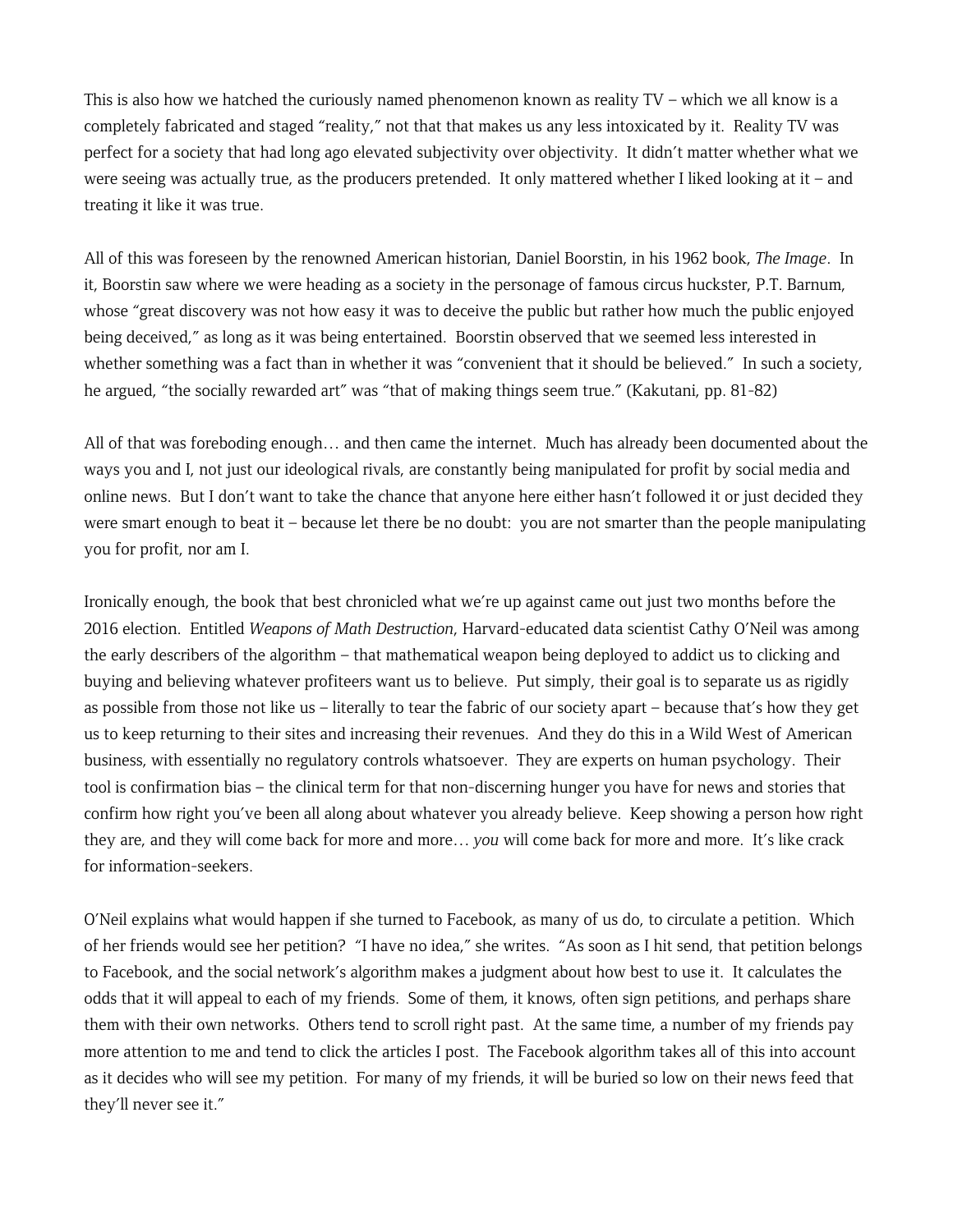This is how a publicly traded corporation masquerades as a "modern town square" for more than two billion people, determining on its own what those people will see and learn and trust. Two years ago, O'Neil reported that two-thirds of American adults have a Facebook profile – and that American Facebookers spend an average of thirty-nine minutes a day on the site, just four minutes less than they spend on actual human, face-to-face social interactions. In 2017, two-thirds of Americans reported that they get at least some of their news through social media.

Perhaps you're thinking, "Well, thankfully, I don't use Facebook much… or even at all." Well, then, I hope you also don't use any other online social media, or Google, or Apple, or Microsoft, or Amazon, or YouTube, or any online news sites. I use all of those, and so do most of you – and all of them are collecting massive mounds of information about humankind, with practically no regulatory intervention, and using it to get you to do and think whatever makes them richer.

This is how so many smart people assumed Donald Trump was being taken for a circus clown while he was busy being elected President of the United States. It's also how, according to a Washington Post study last year, 47% of Republicans believe that Trump won the popular vote (he didn't)… 68% of Republicans believe that millions of illegal immigrants voted in 2016, (they didn't)… and more than half of Republicans said they would support postponing the 2020 election until such illegal voting problems can be fixed, even though postponing elections is the stuff of totalitarian regimes. And if you think our enemies don't love how weak we are before the crack cocaine of online manipulation, think again. Whatever you may believe about the Trump campaign's involvement, the Russians know full well that the best way to bring you and me and our country down – the best way to get us tearing each other apart instead of them – is to get us to go online. That's why, as just one example among many, they used an impostor Facebook account called "Heart of Texas" to organize a protest called "Stop the Islamization of Texas" during the 2016 election cycle - and another impostor Facebook account called "United Muslims of America" to organize a counter-protest at the same time and place. (Kakutani, p. 51)

The Russians are literally conducting an orchestra of us screaming at each other. They had never succeeded in attacking America – until now. No less of an authority than Russian former world chess champion and desperate defender of democracy, Garry Kasparov, put it succinctly in a December 2016 tweet: "The point of modern propaganda isn't only to misinform or push an agenda. It is to exhaust your critical thinking, to annihilate truth."

Said Rabbi Shimon ben Gamliel, the world cannot continue to exist without truth. What do we do?

Perhaps the answer can be found in three little Hebrew letters… *ayin, resh, vet*. Hebrew is a wonderfully expressive language, because from a single three-letter root comes a series of words which comment upon each other and provide a rich sense of message.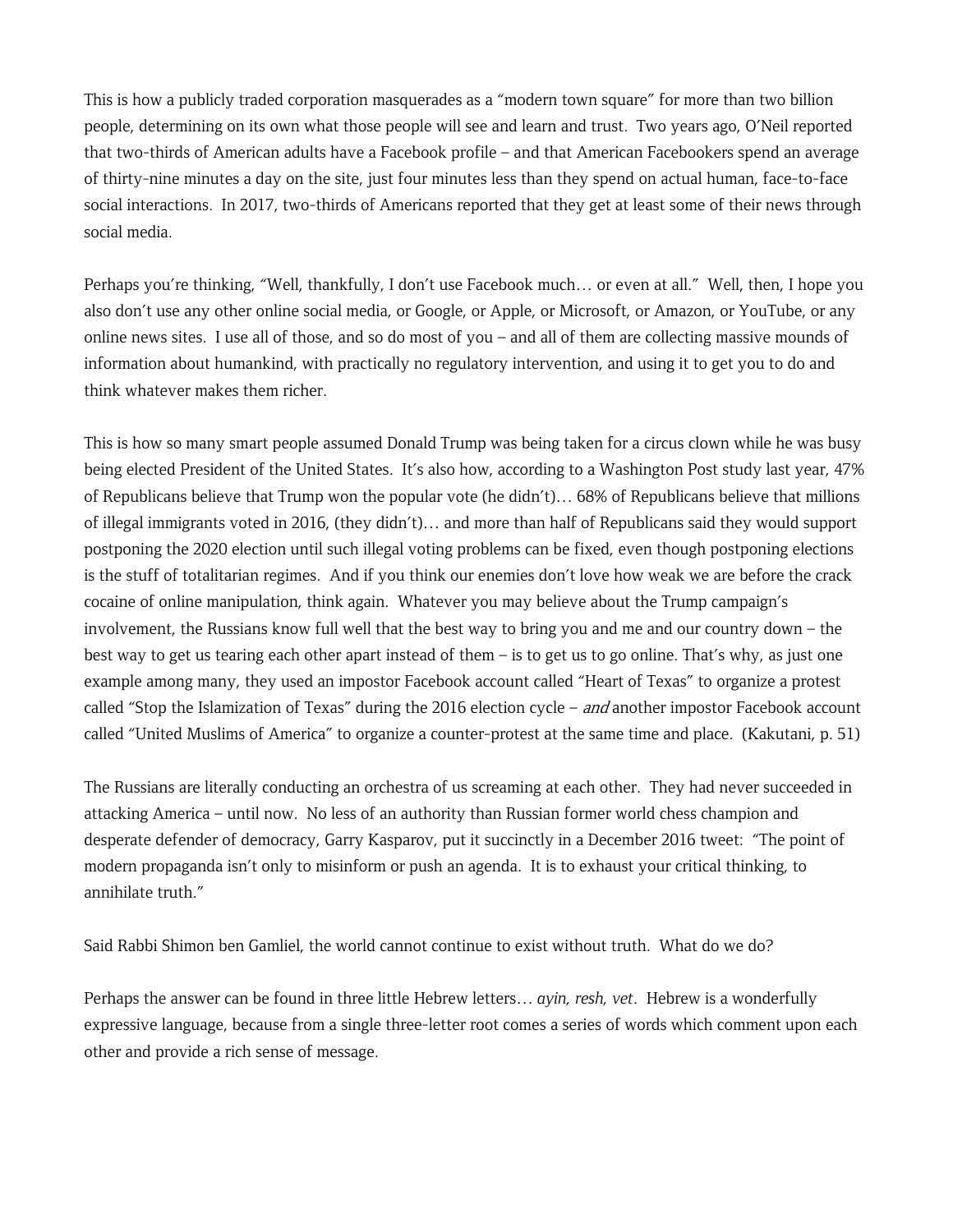From *ayin, resh, vet* comes *eirev* – a woven-together jumble… and *eiruv*, a boundary that converts the private spaces of many into a shared space for all… and *eiravon*, a pledge to be honored… and *areivut*, the experience of being responsible for something or someone.

With just three letters, our tradition whispers to us on this *Yom Ha'din*, this day of our judgment: We are *supposed* to be a jumble, a mess of humanity, bound inside a border that forces us to weave ourselves into something together, so that we might live out our pledge to be responsible for one another. A three-letter Jewish definition of citizenship – one more gravely needed right now than I can ever remember in my life.

We can all remember a time when some or even all of that felt true, or at least truer, of us as Americans. A time when we felt united, even across our many differences, by what we all agreed was truth – by some common values, by a shared history, by a sense of shared destiny. A time when we felt proudest of the hard compromises we all made to advance the collective good and to renew a precious feeling of being appended to one another. We all miss that. And we blame the other side for destroying it. But on this day of supreme honesty, perhaps we can see the ways in which we ourselves are contributing to its destruction, as we seek ever-safer seclusion within our separate truth silos – and get suckered by the exploitation of our own human hardwiring into excising everyone else... all those who are just wrong, even sometimes family members or longtime friends… from our lives.

I know this is hard to hear and even harder to do. I am finding it even a little hard to say. But I've lost track of the number of you, young and old, who have described, often through tears, how frightened you are. How the rising tide of meanness all around you… and sometimes even in you… is terrifying. How we seem incapable of agreeing on anything anymore, even just the simple truth. And if there's no foundation of truth anymore, what on Earth will be left for us to turn to?

Are you afraid? I am. I'm afraid of the world Shimon ben Gamliel said couldn't survive – the world without truth. So, in the name of surviving – and of being unafraid – here are three small tips that might enable us to start turning back.

First, perhaps we can punch back at least a little against the degree of ownership that our electronic devices have over us. One of America's wisest cultural critics, Neil Postman, once said that it's stupid to be against technology – it's like being against food. But just as it's not stupid to ask what to eat, how much to eat, or when to eat it, we could afford to ask those same kinds of questions about the technologies we tend to treat wholly as advancements, no matter what they actually do to our lives. Social scientists like MIT's Sherry Turkle are researching the effects of screens on our brains, and the #1 finding is that our capacity for empathy is plummeting. Empathy is what makes us human. It's what enables us to do more than just understand what another person is saying. It's what enables us to feel what another person is feeling.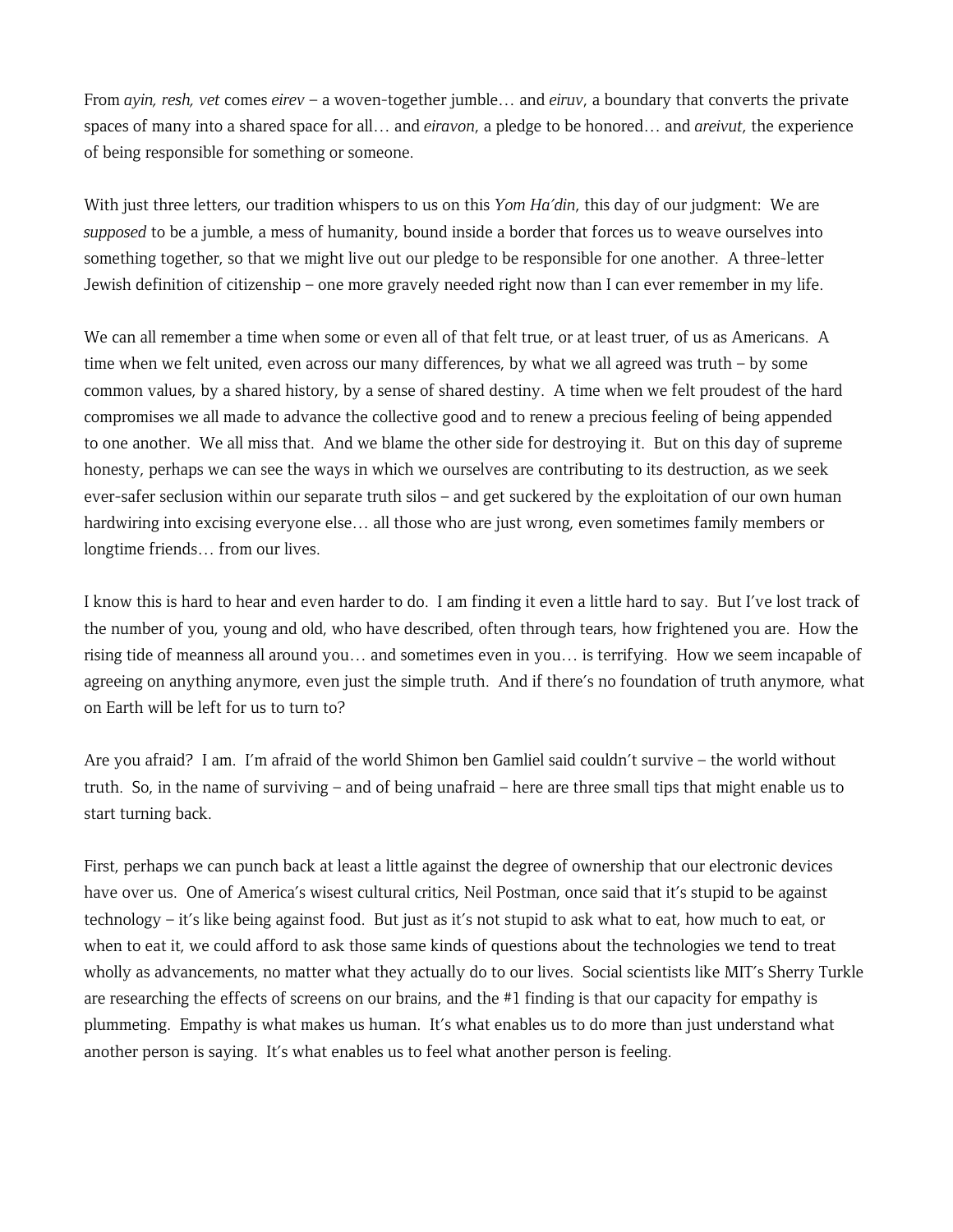Don't believe me? Just think about this. You're walking down the street, and a person in front of you is so distracted by his conversation that he smashes face first into a street sign. You'd breathlessly rush right over to offer aid. When you see that same thing on YouTube, usually accompanied by funny music, you laugh until your sides split. In both cases you saw the same thing. Only the live experience enabled you to feel the other person's pain. This is why replacing live human interactions with screen interactions stunts our growth as humans. Have a difficult conversation with someone in person, and you can feel the awkward silences, you can see and feel the other person blush, you can sense the shifts in voice or posture. Have that same conversation on a screen, and you encounter a disembodied head with none of the human messiness that prompts us to feel into that other person. You want to know why research shows that those spending more than two-and-a-half hours per day "connecting" on Facebook feel lonely? You want to know why anxiety, depression and suicide are all up 30% or more since 2010? You want to know why those who possess a different truth than you often feel subhuman to you, deserving of being vanquished? It's at least partly because all of our screens are slowly making us less human. Show a little discipline, and dine on your technology a little less and a little more carefully, and you'll become a little more of the person you're praying to be on this Rosh Hashanah.

Which leads to the second tip... break out of the curated algorithmic box the billionaire tech giants are trapping you in, and experience a little of what people in the other silo are experiencing. It's the only way back to some sort of jointly held truth. It might be hard for you liberals to turn on Fox News or you conservatives to visit CNN.com, but you've got to do it – and not just to marvel at what the idiots believe, but to try to feel something of *why* so many people believe something so different than you do. What is the human yearning underneath that belief? Such a pursuit will quickly debunk the absurd caricatures of all liberals wanting no border security and all conservatives being white nationalists. The great majority, who reside in between, are motivated by differing taxonomies of similar values. Learn what another person worries about most or values most, and you might find a way toward a path that honors something sacred in both of your taxonomies. This, of course, is not just good advice for public discourse – it's good advice for your marriage, your parenting, your office and your school. But in the sphere of public policy, humanizing instead of demonizing the other has led to a whole lot of communal progress at less toxic times in our nation's history. Huge majorities in this country want sensible gun reforms, want a path to citizenship for DREAMERs, want to save the planet from overheating. Might we try to find a new spirit for accessing and unleashing that collective will?

And last but certainly not least, I want to urge you never to give up – never to succumb to the hopelessness and cynicism that is being cultivated in you by the relentless assault on truth. I know how hard it is not just to throw your hands up and quit in disgust. On my worst days, I feel overwhelmed and defeated by all of this – by the fecklessness on Capitol Hill… the mountains of money that drive our elected officials to contort themselves into truth-defying stances… the hypocrisy… the phony thoughts and prayers. And we have a President unlike any conservative or liberal we've ever seen – a leader whose political survival depends upon our submission to the erasure of truth. He has declared journalists the enemy of the people. He has told us what we are seeing is not happening. He needs us to accept that truth isn't truth.